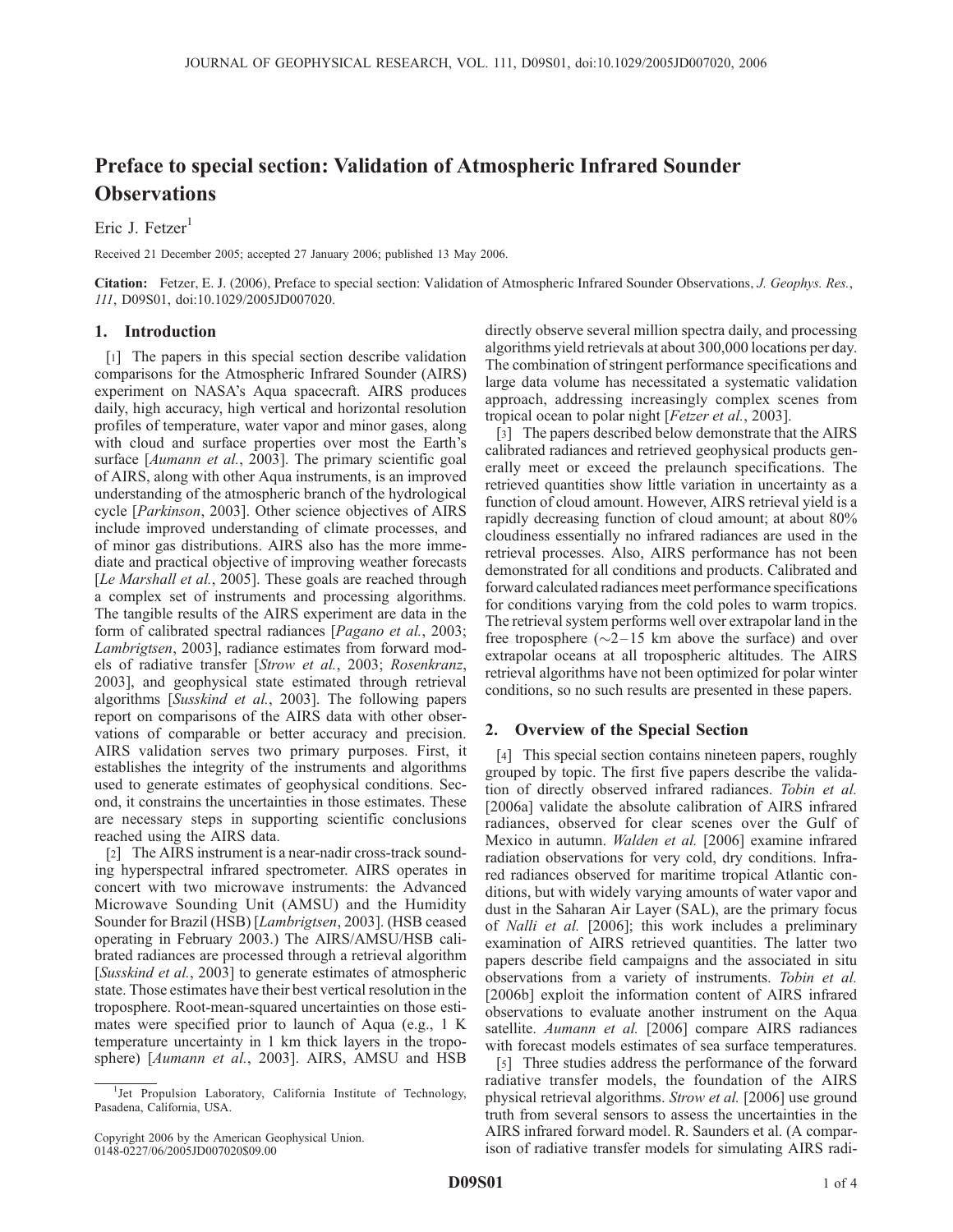ances, submitted to Journal of Geophysical Research, 2005) describe forward models used in several data assimilation schemes. Rosenkranz and Barnet [2006] evaluate the performance of the AMSU and HSB microwave forward models.

[6] Rosenkranz [2006] uses ground-based microwave radiometry to evaluate one aspect of the microwave retrieval algorithm.

[7] Two papers establish the utility of in situ observations, particularly water vapor profiles, used for validation of AIRS products. Whiteman et al. [2006] describe a dedicated campaign to intercompare a variety of sensors utilized in AIRS temperature and water vapor validation. Observations obtained during that campaign were used by Miloshevich et al. [2006] to extend the calibration of radiosondes to very cold, dry conditions. This correction is particularly effective for Vaisala sondes, several hundred of which have been launched for AIRS validation.

[8] Five papers compare AIRS retrieved temperature and water vapor with radiosonde observations. L. McMillan et al. (Radiosonde humidity corrections and AIRS moisture data validation, submitted to Journal of Geophysical Research, 2005) use a combination of operational radiosondes and Global Positioning System observations of total water vapor to characterize water vapor profiles, and compare them with AIRS retrievals. M. Szczodrak et al. (Measurements of temperature and humidity profiles over the ocean: Comparisons of AIRS retrievals with ship-based remote sensing, in situ measurements and ECMWF analysis, submitted to Journal of Geophysical Research, 2005) use data obtained from the field campaign described in the radiance validation paper by *Nalli et al.* [2006] to evaluate AIRS retrievals and a forecast model reanalysis. In a similar study, Gettelman et al. [2006] validate an AIRS climatology, and climate model simulations, using observations obtained from the field campaign described in the radiance validation paper by Walden et al. [2006]. Tobin et al. [2006c] use several hundred profiles, based on dedicated radiosondes launched at two well-instrumented sites, to evaluate AIRS observations. Divakarla et al. [2006] utilize two forecast models, another satellite sounding system, and a very large set of operation radiosondes to assess AIRS performance for such conditions as land/ocean type, latitude, and cloud amount.

[9] Three papers describe global comparisons between AIRS and other satellite data sets or model reanalyses. Fetzer et al. [2006] exploit collocated observations from another Aqua instrument to characterize the effects of clouds on AIRS observational and sampling biases. Susskind et al. [2006] describe updates to the AIRS retrieval algorithm implemented since the prelaunch configuration presented by Susskind et al. [2003]. They also compare AIRS retrieved quantities with reanalysis fields from the European Center for Medium-range Forecasting (ECMWF) to show the effects of clouds on AIRS observational biases. Cho and Staelin [2006] describe a technique for obtaining the cloud-free portion of the AIRS infrared radiance and use ECMWF fields to confirm its efficacy.

#### 3. Additional Studies

[10] This special section contains only a partial description of AIRS validation results. Absent from the work presented here are results for AIRS retrieved cloud properties, and for cold polar conditions. Also, upper tropospheric water vapor is incompletely addressed in these papers. B. Kahn et al. (Towards the characterization of upper tropospheric clouds using AIRS and MLS observations, submitted to Journal of Geophysical Research, 2006) compare AIRS cloud properties with ground-based lidar and radar observations and another satellite instrument's inferred cloud properties. AIRS upper tropospheric humidity validation results are described by Gettelman et al. [2004], Hagan et al. [2004] and Froidevaux et al. [2006]. Clouds, upper tropospheric water vapor, and winter polar regions are currently the highest priority for AIRS validation.

[11] Other studies have addressed specific phenomena in the AIRS data. They are briefly (and incompletely) reviewed here for readers unfamiliar with these results. Kahn et al. [2005] show the potential of AIRS for improved understanding of very thin clouds. The effectiveness of AIRS in observing trace gases has been demonstrated in several studies. McMillan et al. [2005] present global fields of carbon monoxide. Engelen et al. [2004], Crevoisier et al. [2004], Aumann et al. [2005] and Chahine et al. [2005] demonstrate that AIRS radiances embody changes in atmospheric carbon dioxide. Gettelman et al. [2004] examine retrieved upper tropospheric ozone. Carn et al. [2005] monitor volcanic sulfur dioxide and ash output with AIRS spectra. Other studies have examined AIRS sensitivity to dust [Pierangelo et al., 2005]. The prospects of a retrieval combining AIRS high spectral resolution information with high spatial resolution information from a companion instrument on Aqua is shown by *Li et al.* [2004]. The utility of AIRS calibrated spectra in understanding climate processes is demonstrated by Huang and Yung [2005]. Note that many of the quantities in the studies just described are not currently included in AIRS retrieved products. Other studies exploit the AIRS core capability of temperature and humidity profiling; for example, Fetzer et al. [2004] characterize the planetary boundary layer, and Waugh [2005] examines upper tropospheric processes. Many current studies are addressing global-scale climate processes in AIRS retrieved temperature and humidity fields. For example, Tian et al. [2006] characterize the Madden-Julian Oscillation with AIRS observations. Additional references can be found in the above studies and in the work by Chahine et al. [2006].

[12] The papers in this special section, along with the studies just discussed, clearly demonstrate the value of AIRS data in characterizing a wide range of atmospheric phenomena. However, potential users of the AIRS retrieved quantities are urged to proceed with caution. Many questions remain unanswered about resolution and sensitivity thresholds of even fundamental quantities like temperature and humidity. Also, complex surface emissivity is still a challenge to the AIRS retrieval algorithms, and clouds can introduce sampling biases into AIRS climatologies. However, similar challenges accompany any new, large and complex data set. Reaching scientifically meaningful conclusions with AIRS requires broad knowledge, care and ingenuity, but these are the essence of observational science. Many studies to date show the usefulness of the AIRS observations in improving our understanding of the atmosphere.

[13] Potential users of the AIRS data are encouraged to contact the authors of the papers in this special section, or any of the other papers discussed above. This body of work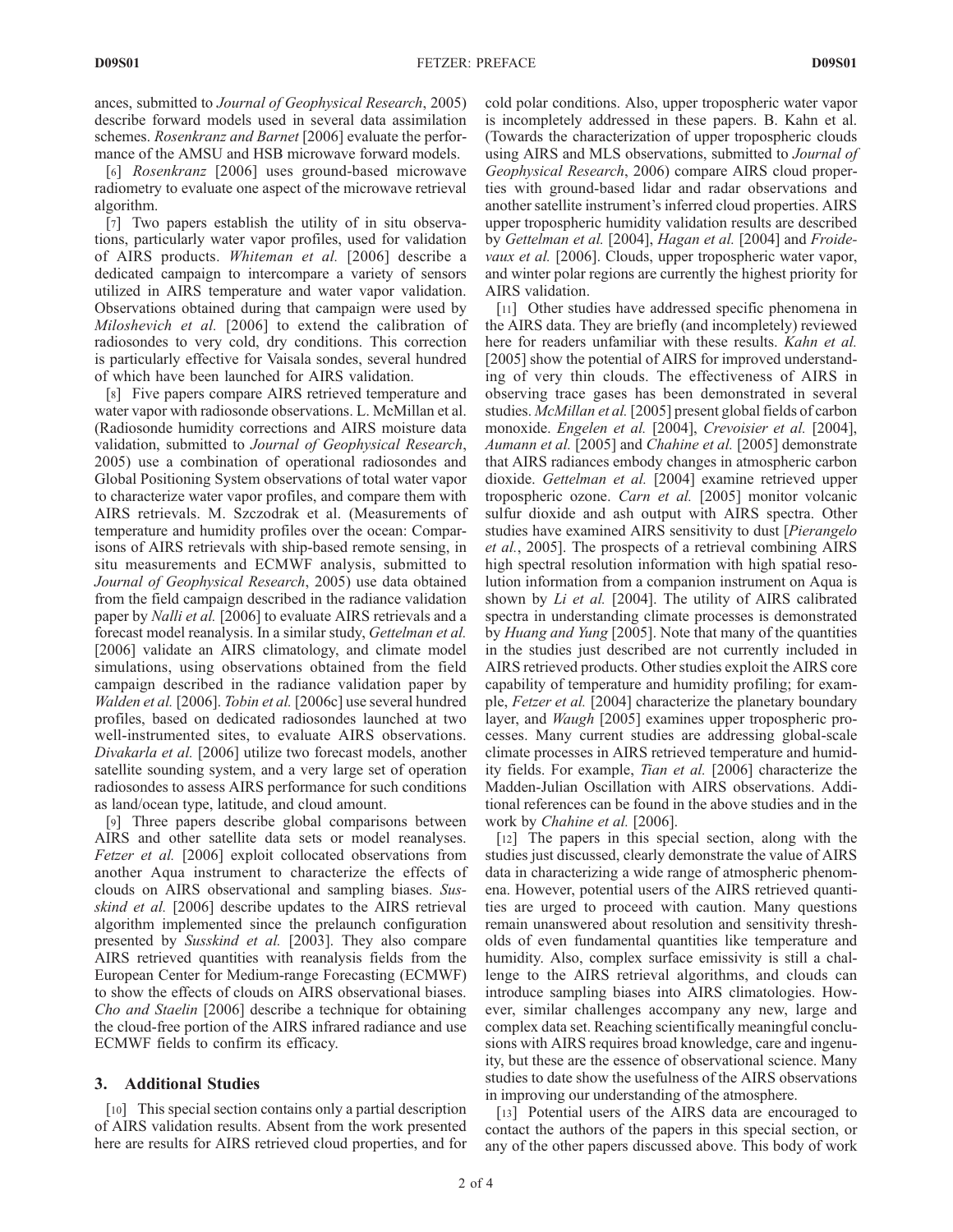represents a collaborative effort by a large group of people. That group has much insight into this data set; that insight is as important as the numbers contained in the AIRS data. The AIRS data are available from the NASA Goddard Space Flight Center's Distributed Active Archive Center (DAAC) system through the Internet at http://disc.gsfc.nasa.gov/AIRS/index.shtml/. Available data include calibrated radiances, retrieved products, and retrieved quantities mapped onto regular daily grids. This site also contains documentation, sample readers, analysis tools and overviews of the science issues addressed by the AIRS project.

#### References

- Aumann, H. H., et al. (2003), AIRS/AMSU/HSB on the Aqua mission: Design, science objectives, data products and processing system, IEEE Trans. Geosci. Remote Sens., 41, 253 – 264.
- Aumann, H. H., D. Gregorich, and S. Gaiser (2005), AIRS hyper-spectral measurements for climate research: Carbon dioxide and nitrous oxide effects, Geophys. Res. Lett., 32, L05806, doi:10.1029/2004GL021784.
- Aumann, H. H., S. Broberg, D. Elliott, S. Gaiser, and D. Gregorich (2006), Three years of Atmospheric Infrared Sounder radiometric calibration validation using sea surface temperatures, J. Geophys. Res., doi:10.1029/2005JD006822, in press.
- Carn, S. A., L. L. Strow, S. de Souza-Machado, Y. Edmonds, and S. Hannon (2005), Quantifying tropospheric volcanic emissions with AIRS: The 2 002 eruption of Mt. Etna (Italy), Geophys. Res. Lett., 32, L02301, doi:10.1029/2004GL021034.
- Chahine, M., C. Barnet, E. T. Olsen, L. Chen, and E. Maddy (2005), On the determination of atmospheric minor gases by the method of vanishing partial derivatives with application to  $CO<sub>2</sub>$ , Geophys. Res. Lett., 32, L22803, doi:10.1029/2005GL024165.
- Chahine, M. T., et al. (2006), The Atmospheric Infrared Sounder (AIRS): Improving weather forecasting and providing new data on greenhouse gases, Bull. Am. Meteorol. Soc., in press.
- Cho, C., and D. H. Staelin (2006), Cloud clearing of Atmospheric Infrared Sounder hyperspectral infrared radiances using stochastic methods, J. Geophys. Res., 111, D09S18, doi:10.1029/2005JD006013.
- Crevoisier, C., S. Heilliette, A. Chédin, S. Serrar, R. Armante, and N. A. Scott (2004), Midtropospheric  $CO<sub>2</sub>$  concentration retrieval from AIRS observations in the tropics, Geophys. Res. Lett., 31, L17106, doi:10.1029/2004GL020141.
- Divakarla, M. G., C. D. Barnet, M. D. Goldberg, L. M. McMillin, E. Maddy, W. Wolf, L. Zhou, and X. Liu (2006), Validation of Atmospheric Infrared Sounder temperature and water vapor retrievals with matched radiosonde measurements and forecasts, J. Geophys. Res., 111, D09S15, doi:10.1029/2005JD006116.
- Engelen, R. J., E. Andersson, F. Chevallier, A. Hollingsworth, M. Matricardi, A. P. McNally, J.-N. Thépaut, and P. D. Watts (2004), Estimating atmospheric CO<sub>2</sub> from advanced infrared satellite radiances within an operational 4D-Var data assimilation system: Methodology and first results, J. Geophys. Res., 109, D19309, doi:10.1029/2004JD004777.
- Fetzer, E. J., et al. (2003), AIRS/AMSU/HSB validation, IEEE Trans. Geosci. Remote Sens., 41, 418-431.
- Fetzer, E., J. Teixeira, E. Olsen, and E. Fishbein (2004), Satellite remote sounding of atmospheric boundary layer temperature inversions over the subtropical eastern Pacific, Geophys. Res. Lett., 31, L17102, doi:10.1029/ 2004GL020174.
- Fetzer, E. J., B. Lambrigtsen, A. Eldering, H. H. Aumann, and M. T. Chahine (2006), Biases in total precipitable water vapor climatologies from Atmospheric Infrared Sounder and Advanced Microwave Scanning Radiometer, J. Geophys. Res., 111, D09S16, doi:10.1029/2005JD006598.
- Froidevaux, L., et al. (2006), Early validation analyses of the atmospheric profiles from EOS MLS on the Aura satellite, IEEE Trans. Geosci. Remote Sens., 44(5), 1106-1121.
- Gettelman, A., et al. (2004), Validation of satellite data in the upper troposphere and lower stratosphere with in situ aircraft instruments. Geophys. Res. Lett., 31, L22107, doi:10.1029/2004GL020730.
- Gettelman, A., V. P. Walden, L. M. Miloshevich, W. L. Roth, and B. Halter (2006), Relative humidity over Antarctica from radiosondes, satellites, and a general circulation model, J. Geophys. Res., 111, D09S13, doi:10.1029/2005JD006636.
- Hagan, D. E., C. R. Webster, C. B. Farmer, R. D. May, R. L. Herman, E. M. Weinstock, L. E. Christensen, L. R. Lait, and P. A. Newman (2004), Validating AIRS upper atmosphere water vapor retrievals using aircraft and balloon in situ measurements, Geophys. Res. Lett., 31, L21103, doi:10.1029/2004GL020302.
- Huang, X., and Y. L. Yung (2005), Spatial and spectral variability of the outgoing thermal IR spectra from AIRS: A case study of July 2003, J. Geophys. Res., 110, D12102, doi:10.1029/2004JD005530.
- Kahn, B. H., K. N. Liou, S. Lee, E. F. Fishbein, S. DeSouza-Machado, A. Eldering, E. J. Fetzer, S. E. Hannon, and L. L. Strow (2005), Nighttime cirrus detection using Atmospheric Infrared Sounder window channels and total column water vapor, J. Geophys. Res., 110, D07203, doi:10.1029/2004JD005430.
- Lambrigtsen, B. H. (2003), Calibration of the AIRS microwave instruments, IEEE Trans. Geosci. Remote Sens., 41, 369-378.
- Le Marshall, J., et al. (2005), Impact of Atmospheric Infrared Sounder observations on weather forecasts, Eos Trans. AGU, 86, 109.
- Li, J., W. P. Menzel, W. J. Zhang, F. Y. Sun, T. J. Schmit, J. J. Gurka, and E. Weisz (2004), Synergistic use of MODIS and AIRS in a variational retrieval of cloud parameters, J. Appl. Meteorol., 43, 1619-1634.
- McMillan, W. W., C. Barnet, L. Strow, M. T. Chahine, M. L. McCourt, J. X. Warner, P. C. Novelli, S. Korontzi, E. S. Maddy, and S. Datta (2005), Daily global maps of carbon monoxide from NASA's Atmospheric Infrared Sounder, Geophys. Res. Lett., 32, L11801, doi:10.1029/ 2004GL021821.
- Miloshevich, L. M., H. Vömel, D. N. Whiteman, B. M. Lesht, F. J. Schmidlin, and F. Russo (2006), Absolute accuracy of water vapor measurements from six operational radiosonde types launched during AWEX-G and implications for AIRS validation, J. Geophys. Res., 111, D09S10, doi:10.1029/ 2005JD006083.
- Nalli, N. R., et al. (2006), Ship-based measurements for infrared sensor validation during Aerosol and Ocean Science Expedition 2004, J. Geophys. Res., 111, D09S04, doi:10.1029/2005JD006385.
- Pagano, T. S., H. H. Auman, D. E. Hagan, and K. Overoye (2003), Prelaunch and in-flight radiometric calibration of the Atmospheric Infrared Sounder (AIRS), IEEE Trans. Geosci. Remote Sens., 41, 265-273.
- Parkinson, C. L. (2003), Aqua: An earth-observing satellite mission to examine water and other climate variables, IEEE Trans. Geosci. Remote Sens., 41, 173-183.
- Pierangelo, C., M. Mishchenko, Y. Balkanski, and A. Chedin (2005), Retrieving the effective radius of Saharan dust coarse mode from AIRS, Geophys. Res. Lett., 32, L20813, doi:10.1029/2005GL023425.
- Rosenkranz, P. W. (2003), Rapid radiative transfer model for AMSU/HSB channels, IEEE Trans. Geosci. Remote Sens., 41, 362-368.
- Rosenkranz, P. W. (2006), Cloud liquid-water profile retrieval algorithm and validation, J. Geophys. Res., 111, D09S08, doi:10.1029/ 2005JD005832.
- Rosenkranz, P. W., and C. D. Barnet (2006), Microwave radiative transfer model validation, J. Geophys. Res., 111, D09S07, doi:10.1029/ 2005JD006008.
- Strow, L. L., S. E. Hannon, S. DeSouza-Machado, H. E. Motteler, and D. Tobin (2003), An overview of the AIRS radiative transfer model, IEEE Trans. Geosci. Remote Sens., 41, 303 – 313.
- Strow, L. L., S. E. Hannon, S. De-Souza Machado, H. E. Motteler, and D. C. Tobin (2006), Validation of the Atmospheric Infrared Sounder radiative transfer algorithm, J. Geophys. Res., 111, D09S06, doi:10.1029/ 2005JD006146.
- Susskind, J., C. D. Barnet, and J. M. Blaisdell (2003), Retrieval of atmospheric and surface parameters from AIRS/AMSU/HSB data in the presence of clouds, IEEE Trans. Geosci. Remote Sens., 41,  $390 - 409.$
- Susskind, J., C. Barnet, J. Blaisdell, L. Iredell, F. Keita, L. Kouvaris, G. Molnar, and M. Chahine (2006), Accuracy of geophysical parameters derived from Atmospheric Infrared Sounder/Advanced Microwave Sounding Unit as a function of fractional cloud cover, J. Geophys. Res., 111, D09S17, doi:10.1029/2005JD006272.
- Tian, B., D. E. Waliser, E. J. Fetzer, B. H. Lambrigtsen, Y. L. Yung, and B. Wang (2006), Vertical moist thermodynamic structure and spatialtemporal evoluion of the Madden-Julian Oscillation in Atmospheric Infrared Sounder observations, J. Atmos. Sci., in press.
- Tobin, D. C., et al. (2006a), Radiometric and spectral validation of Atmospheric Infrared Sounder observations with the aircraft-based Scanning High-Resolution Interferometer Sounder, J. Geophys. Res., 111, D09S02, doi:10.1029/2005JD006094.
- Tobin, D. C., H. E. Revercomb, C. C. Moeller, and T. S. Pagano (2006b), Use of Atmospheric Infrared Sounder high – spectral resolution spectra to assess the calibration of Moderate resolution Imaging Spectroradiometer on EOS Aqua, J. Geophys. Res., 111, D09S05, doi:10.1029/ 2005JD006095.
- Tobin, D. C., H. E. Revercomb, R. O. Knuteson, B. M. Lesht, L. L. Strow, S. E. Hannon, W. F. Feltz, L. A. Moy, E. J. Fetzer, and T. S. Cress (2006c), Atmospheric Radiation Measurement site atmospheric state best estimates for Atmospheric Infrared Sounder temperature and water vapor retrieval validation, J. Geophys. Res., 111, D09S14, doi:10.1029/ 2005JD006103.